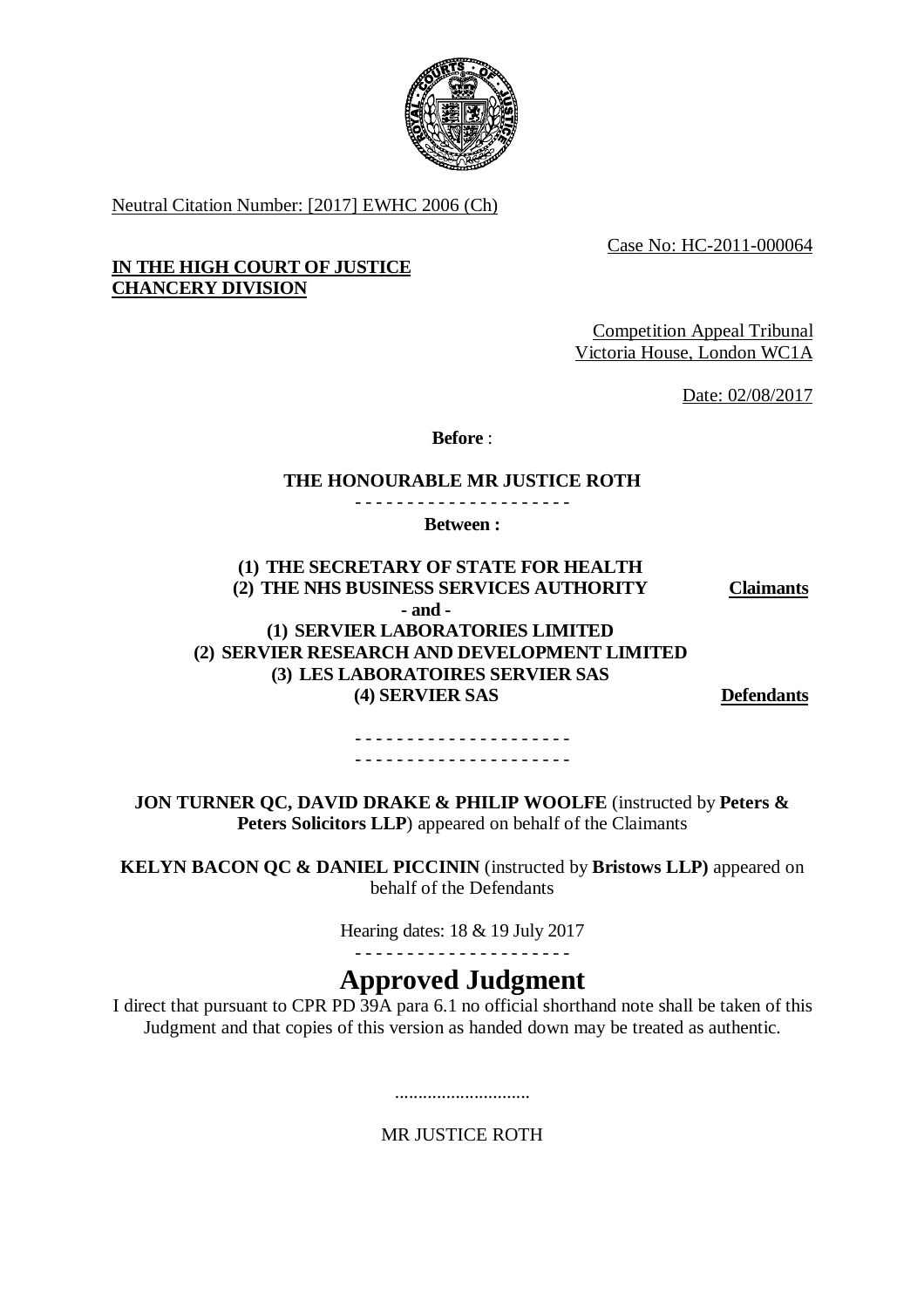## **Mr Justice Roth:**

#### **Introduction**

- 1. This is an application to strike out one of several distinct grounds of the claim in these proceedings. In particular, the defendants (to whom I shall refer collectively as "Servier" save where it is necessary to distinguish between them) seek an order which would remove from the claim the tort of causing loss by unlawful means, sometimes also called the intentional interference tort. For convenience, I shall refer to it simply as the tort of unlawful means. At the conclusion of the argument, I informed the parties that I would grant Servier's application, for reasons to be delivered later. This judgment sets out my reasons for that decision.
- 2. The proceedings in which this arises concern the pharmaceutical drug perindopril, a prescription only medicine which Servier sold in the UK under the brand name "Coversyl". It is an ACE (Angiotensin-Converting Enzyme) inhibitor used in the treatment of hypertension and cardiac insufficiency. Supply of Coversyl, protected by European patents with a UK designation, began on the UK market in about 1990, after Servier obtained a UK marketing authorisation. One of those patents was in respect of a process of industrial synthesis of perindopril: EP No 0 308 341 ("341 Patent").
- 3. The present action relates to a further patent which was granted to the  $3<sup>rd</sup>$  defendant ("LLS") for the alpha crystalline form of the perindopril salt: EP No 1 296 947 ("947 Patent") which had, among others, a UK designation. The application for the 947 Patent was filed at the EPO on 6 July 2001 and the patent was granted on 4 February 2004. The patent was opposed by ten opponents and following the hearing of the opposition on 27 July 2006, the Opposition Division of the EPO decided to maintain the patent, for reasons which it gave on 21 September 2006. The  $1<sup>st</sup>$  defendant ("SLL") was the exclusive licensee under the UK designation of the 947 Patent.
- 4. In August 2006, LLS and SLL obtained an interim injunction in the Patents Court against the generic supplier Apotex, which had launched a generic version of perindopril in the UK, for alleged infringement of the 947 Patent: [2006] EWHC 2137 (Pat).
- 5. By a judgment dated 11 July 2007, Pumfrey J held that the 947 Patent was invalid since it lacked novelty, or alternatively was obvious over the 341 Patent: [2007] EWHC 1538 (Pat). On 28 April 2008, for reasons which it gave on 9 May 2008, the Court of Appeal dismissed Servier's appeal against that decision: [2008] EWCA Civ 445. Those decisions of course only applied to the UK designation of the European patent.
- 6. In the meantime, an appeal was proceeding before the EPO Technical Board of Appeal. By a decision dated 6 May 2009, the Board of Appeal revoked the European 947 Patent.
- 7. The present proceedings were commenced in 2011. Originally, along with the present 1<sup>st</sup> claimant, the Secretary of State for Health, and the 2<sup>nd</sup> claimant, the authority responsible for making reimbursement to pharmacists in England for prescriptions, there were a further 156 claimants: ten Strategic Health Authorities ("SHAs") and 146 Primary Care Trusts ("PCTs") forming part of the English National Health Service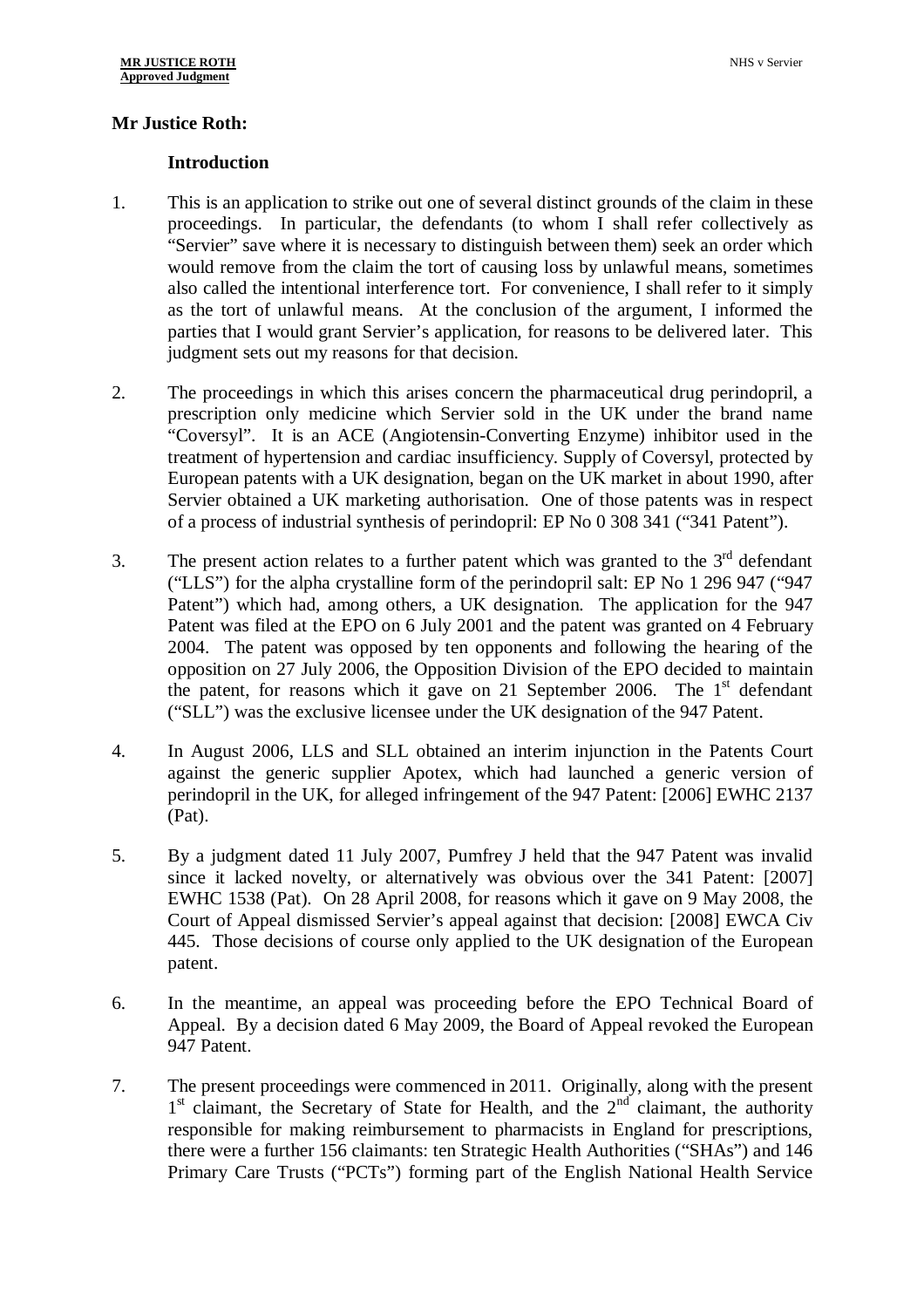("NHS"). Pursuant to a fundamental reorganisation of the NHS, those SHAs and PCTs were abolished with effect from 1 April 2013 and their rights of action vested in the  $1<sup>st</sup>$  claimant. I shall refer to the claimants simply as "the English Health Authorities" and to these proceedings as the English Health Authorities' action.

- 8. The action alleges a series of infringements of both EU and UK competition law for which the English Health Authorities claim that Servier is liable in damages ("the competition law claims"). In particular, it is alleged that Servier entered into a series of agreements with generic manufacturers and suppliers not to enter the market with a generic version of perindopril and/or to withdraw their patent challenges; and that those agreements constituted an infringement of Art 101 of the Treaty on the Functioning of the European Union ("TFEU") and/or sect 2 of the Competition Act 1998 ("CA"), and also an abuse of a dominant position which Servier held in the UK, and therefore an infringement of Art 102 TFEU and/or sect 18 CA. Moreover, the claim alleges that LLS obtained the grant of the 947 Patent, and further successfully defended it in opposition proceedings, by misleading or dishonest misrepresentations made to the EPO; and that LLS and SLL further repeated or relied on those misrepresentations in obtaining interim relief in the English courts. That alleged conduct, which is expressly pleaded as constituting deceit, is said to be a separate abuse of Servier's dominant position and thus contrary to Art 102 TFEU and/or sect 18 CA. Further and alternative grounds of abuse are alleged on the basis that the conduct of LLS and/or SLL by which they "obtained, defended and enforced" the rights in relation to the 947 Patent was unreasonable or an abuse of process, and that Servier was "not transparent in its provision of relevant information to the EPO and courts". However, in addition to these competition law claims, the deceit (but not the other alleged grounds of abuse) is alleged to give rise to a right of action in tort for unlawful means. As I understand it, this tort claim is alleged only against LLS.
- 9. Separate proceedings have also been commenced against Servier concerning perindopril by the Welsh Ministers and others: claim no HC-2012-000188; and by the Scottish Ministers together with the Department of Health, Social Services and Public Safety for Northern Ireland, and others: claim no HC-2012-000189. I shall refer to these, respectively, as the Welsh Health Authorities' action and the Scottish/NI Health Authorities' action. Both those actions are similar to the English Health Authorities' action in alleging breaches of Art 101 TFEU/sect 2 CA and Art 102 TFEU/sect 18 CA. However, neither goes beyond a competition claim to include a claim for the unlawful means tort.
- 10. By order of Henderson J (as he then was) of 26 February 2016, the English Health Authorities' action, the Welsh Health Authorities' action and the Scottish/NI Health Authorities' action will be tried together and they are subject to joint case management.
- 11. Following the commencement of these proceedings, on 9 July 2014, the EU Commission adopted a decision ("the EC Decision") addressed to SLL, LLS and the 4<sup>th</sup> defendant finding that they had contravened Arts 101 and 102 TFEU by reason of various agreements made with generic manufacturers and suppliers involving patent settlements or the acquisition of technology, and imposing very substantial fines: Case AT.39612 *Perindopril (Servier)*. The EC Decision has been appealed by the relevant Servier companies to the EU General Court: Case T-691/14 *Servier v Commission*. An oral hearing in the appeal was held in June 2017 and judgment is pending. There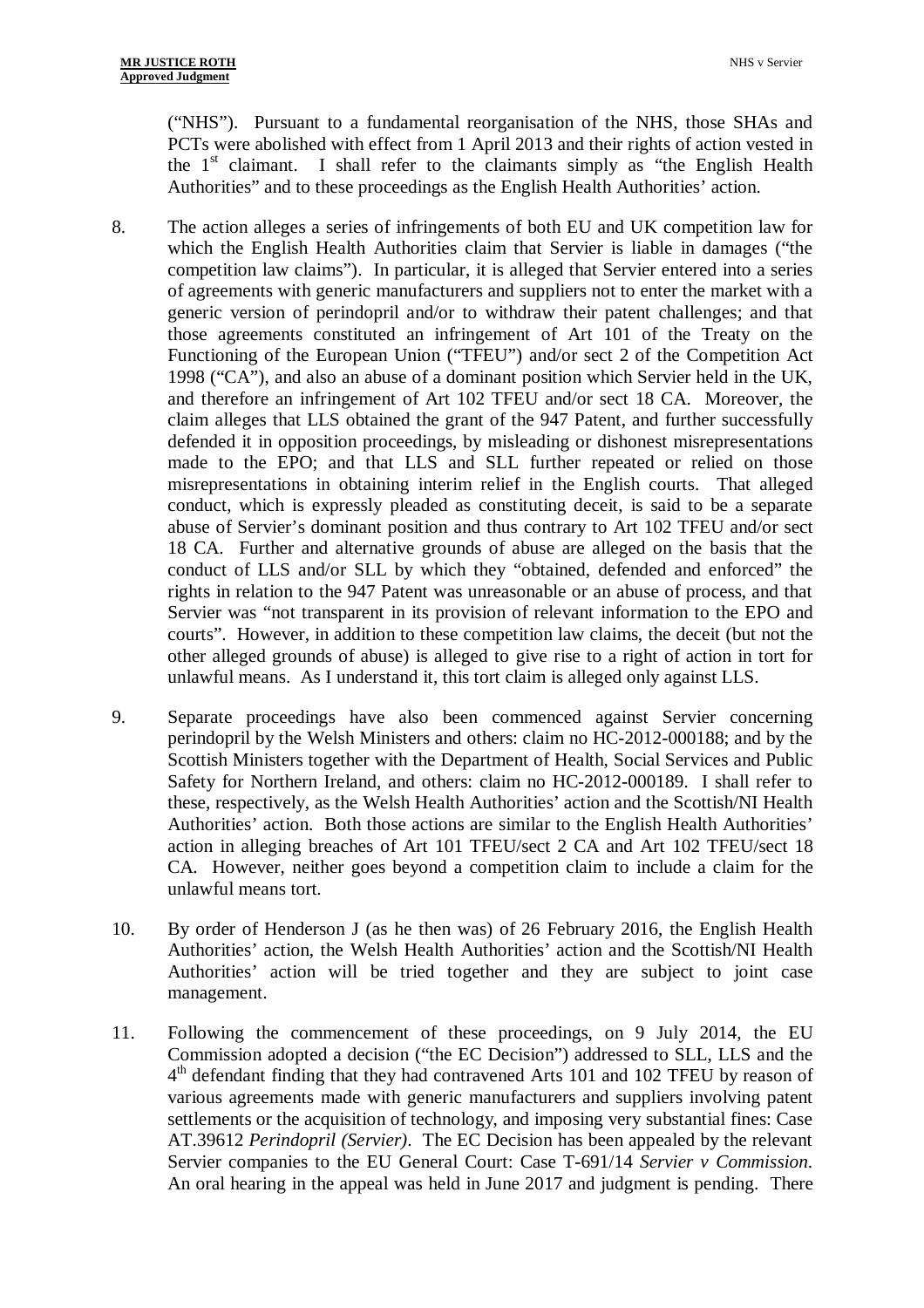is of course the possibility of a further appeal to the Court of Justice of the European Union ("CJEU").

- 12. Accordingly, the English Health Authorities' action now comprises:
	- a) what has become effectively a follow-on claim as regards Art 101/sect 2, and also as regards Art 102/sect 18 insofar as concerns the infringement of Art 102 found by the EC Decision;
	- b) a stand-alone claim as regards the additional grounds of abuse of dominance based on conduct before the EPO and the English court, but if the General Court (or on further appeal, the CJEU) should annul the EC Decision as regards the finding that Servier was dominant, that claim will very probably fall away since the national court cannot take a decision inconsistent with the decision of the European Courts; and
	- c) a free-standing claim for the tort of unlawful means.
- 13. It is only claim (c) which is the subject of the present application. Since there is no parallel claim in the Welsh Health Authorities' action or the Scottish/NI Health Authorities' action, the claimants in those actions have taken no part in this hearing. However, Mr Turner QC, appearing for the English Health Authorities, emphasised that the tort claim is important for his clients since it is not dependent on a finding of dominance and it also goes back earlier in time than the competition law infringements found by the EU Commission, which started in late 2004.

## **The unlawful means claim**

- 14. It is necessary to explain the way this part of the claimants' case is framed.
- 15. Section IX of the Particulars of Claim is headed "Abuse of the Patent System". It states that the application filed by LLS at the EPO for what became the 947 Patent:

"contained express and implied representations that the alpha form was novel and implied representations that the alpha form was not obvious."

- 16. Then it is alleged that "the said representations" were "repeated and/or further relied on" by LLS in contesting the opposition proceedings before the EPO, and by LLS and/or SLL "in the stance they adopted in the proceedings in the English courts" in successfully obtaining interim relief.
- 17. It is stated that the representations were untrue, in that the alpha form was not novel and/or not obvious, in particular because:
	- a) The 341 Patent led to the production of the alpha form as its inevitable result;
	- b) The perindopril marketed by Servier in the UK both before and after 6 July 2000 was in the alpha form;
	- c) "Consequently, the alpha form was part of the state of the art … and/or would have been obvious to a person skilled in the art."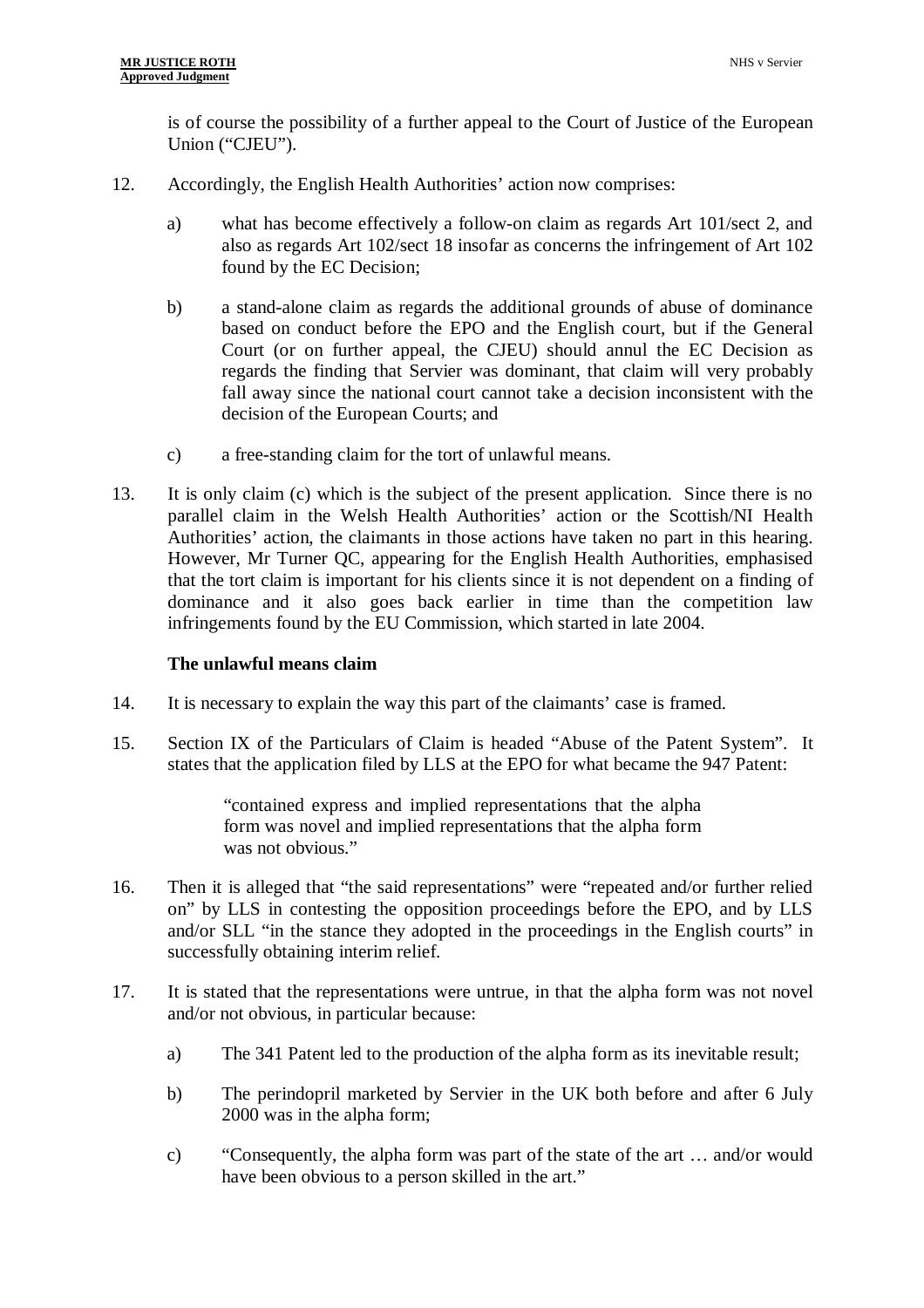18. It is alleged that the servants or agents of LLS (as regards the application and proceeding before EPO) and of LLS and/or SLL (as regards the proceedings in the English courts) either knew or were reckless as to these matters. After setting out the basis on which such knowledge or recklessness is to be inferred, the pleading states (at para 71):

> "In the premises, LLS and/or SLL obtained, defended and enforced statutory patent rights in the United Kingdom in relation to [the 947 Patent] by deceit: that is, by means of misrepresentations made dishonestly or recklessly to the EPO and/or to the English courts."

19. This section of the pleading refers to, and seeks to rely upon, certain observations made by Jacob LJ in the Court of Appeal, both in the judgment dismissing the appeal against Pumfrey J's decision on validity: [2008] EWCA Civ 445; and in a subsequent judgment concerning the application by Apotex to enforce the cross-undertaking given as a condition of obtaining interim relief: [2010] EWCA Civ 279. I note that in the former judgment, dismissing the substantive appeal, Jacob LJ (with whom the Lord Chief Justice and Lloyd LJ agreed) said this:

> "9. … It is the sort of patent which can give the patent system a bad name. I am not sure that much could have been done about this at the examination stage. There are other sorts of case where the Patent Office examination is seen to be too lenient. But this is not one of them. For simply comparing the cited prior art ('341) with the patent would not reveal lack of novelty and probably not obviousness. You need the technical input of experts both in the kind of chemistry involved and in powder X-ray diffraction and some experimental evidence in order to see just how specious the application for the patent was. The only solution to this type of undesirable patent is a rapid and efficient method for obtaining its revocation. Then it can be got rid of before it does too much harm to the public interest.

> 10. It is right to observe that nothing Servier did was unlawful. It is the court's job to see that try-ons such as the present patent get nowhere. The only sanction (apart, perhaps, from competition law which thus far has had nothing or virtually nothing to say about unmeritorious patents) may, under the English litigation system, lie in an award of costs on the higher (indemnity) scale if the patent is defended unreasonably."

20. Since, unlike the position in the United States, there is no doctrine of 'fraud on the patent office' as part of the regime of patent law under the European Patent Convention or in the United Kingdom, it may be challenging for the claimants to establish the express or implied representations which are the foundation of their allegation of deceit. But Servier does not suggest that this part of the claim is unarguable. For present purposes, I assume that the allegation of deceit is made out. That is important, since it is that deceit which constitutes the unlawful means on which the alleged liability of Servier in tort is based.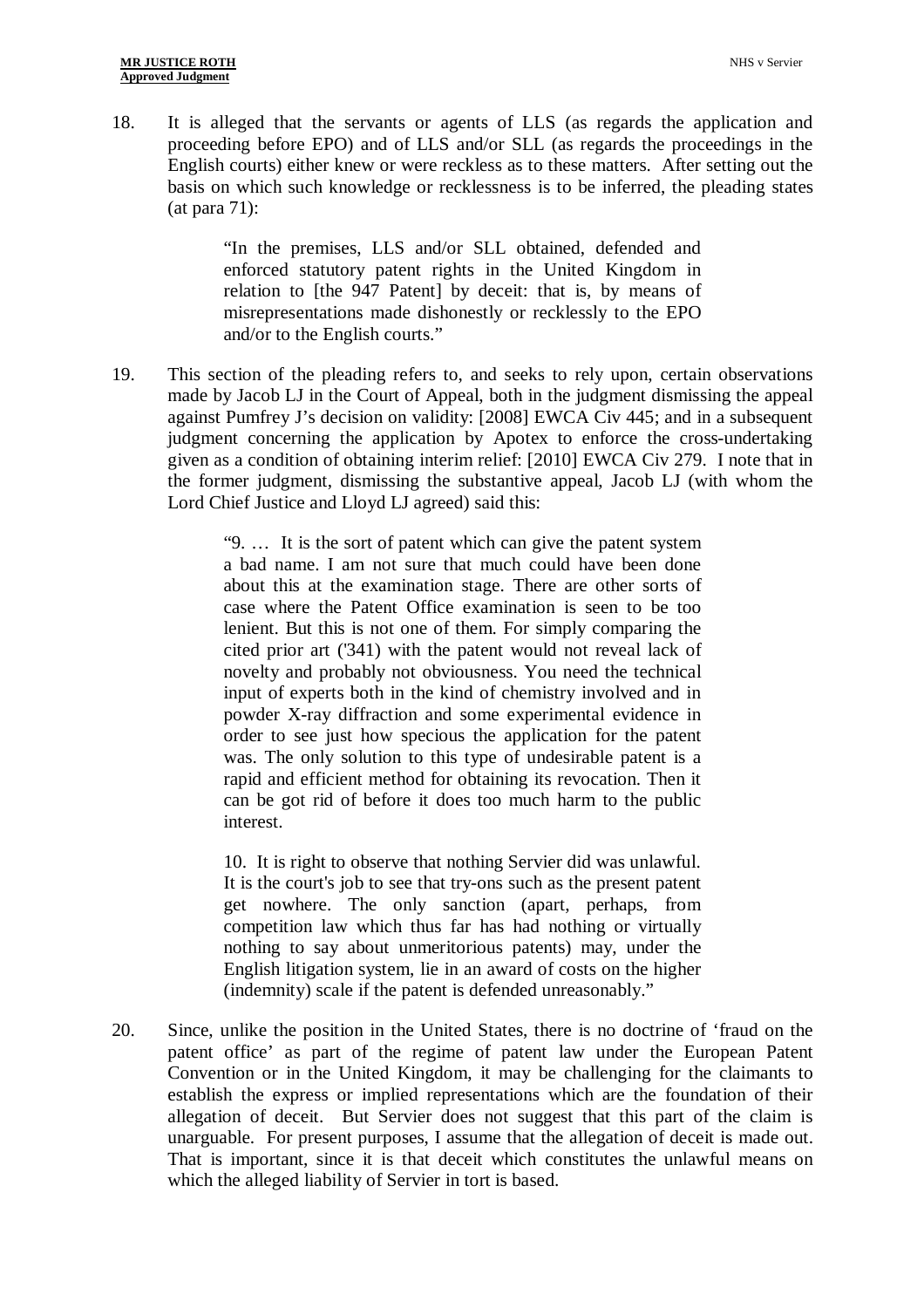21. The unlawful means tort is pleaded in the next section of the Particulars of Claim. It is appropriate to quote the six paragraphs of the pleading setting out this head of claim:

## "X. INTERFERENCE WITH THE CLAIMANTS' AND FORMER CLAIMANTS' ECONOMIC INTERESTS BY UNLAWFUL MEANS

73. The application for, defence of and enforcement of patent EP 1 296 947 and the representations complained of as having been made and/or relied on by LLS and/or SLL in so doing were made and/or relied on with the intention (on the part of the servants and agents of LLS and/or SLL responsible for the drafting and filing of the application, and the defence and enforcement of patent EP 1 296 947) of:

73.1. securing the grant of a European patent enforceable inter alia in the United Kingdom;

73.2. deterring competition in relation to the supply of Perindopril to the United Kingdom market;

73.3. achieving prices and volumes in respect of the supply of Perindopril by the Servier Undertaking in the United Kingdom higher than those consistent with a more competitive market.

74. It is the Claimants' case, pending the completion of disclosure, that the existence of the state(s) of mind alleged in paragraph 73 above are legitimately to be inferred as the natural incidents of the making of the relevant application for, defence of and enforcement of patent EP 1 296 947.

75. It was the case, and it was reasonably foreseeable from the point of view of LLS and/or SLL, that the elevated prices referred to in paragraph 73.3 above would be and were necessarily achieved at the expense of the Claimants, PCTs and SHAs, by virtue of their bearing the financial burden of reimbursement payments to pharmacists and doctors for Perindopril dispensed and/or administered pursuant to the NHS. Accordingly, the expense caused to the Claimants, PCTs and SHAs constituted a means to an end, that end being elevated prices achieved by the Servier Undertaking.

76. Further, the application for, defence of and enforcement of patent EP 1 296 947 involved the adoption by LLS of unlawful means, in the form of the deceit practiced on the EPO and/or the English courts, referred to in paragraph 71 above.

77. The Claimants' case is that the application for, defence of and enforcement of patent EP 1 296 947 had among their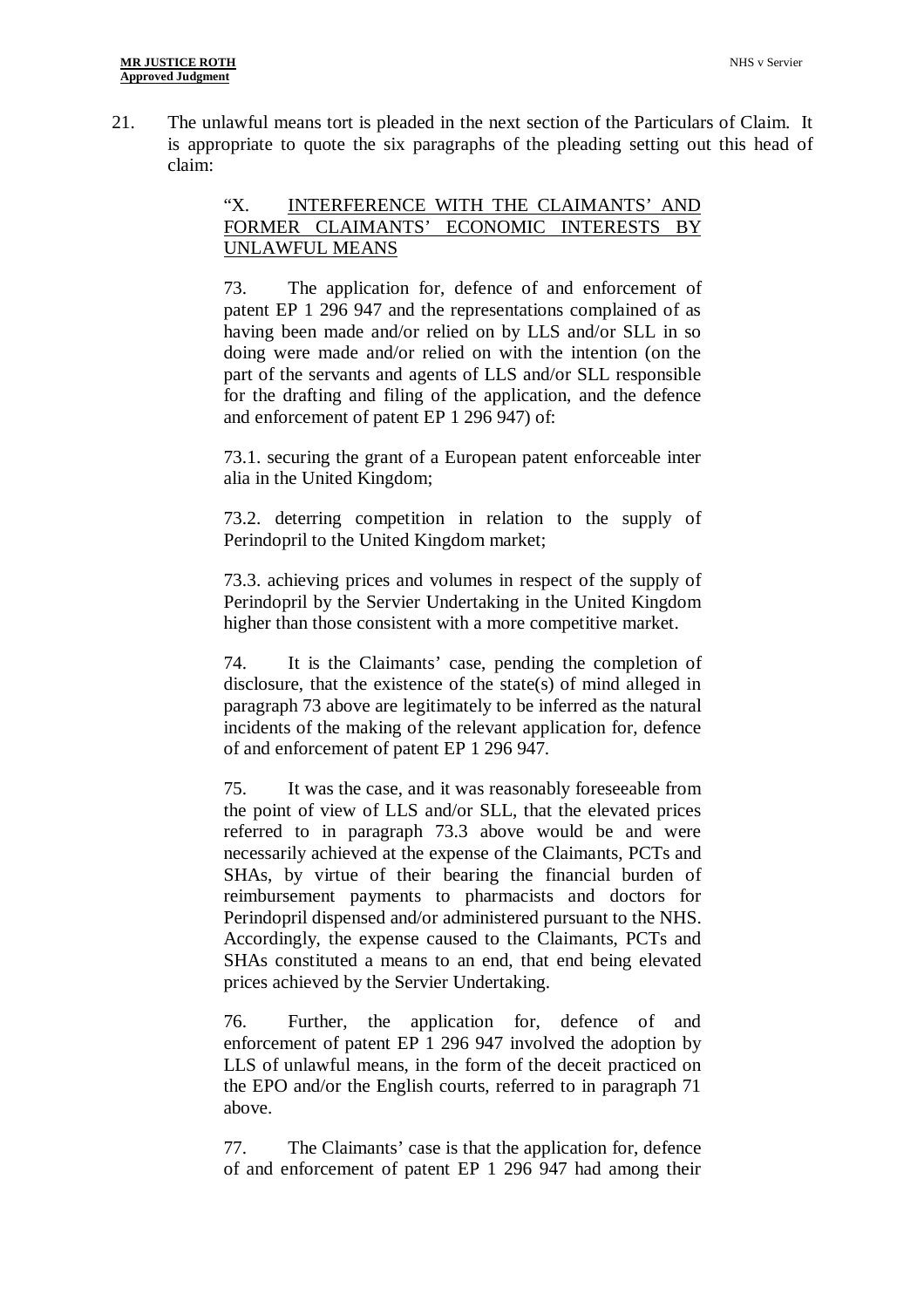effects delay to generic entry into the Perindopril market, to the prejudice of the Claimants', PCTs' and SHAs' economic interests, as set out in paragraph 96 below.

78. In the premises, LLS committed the tort of interference with the economic interests of the Claimants, PCTs and SHAs by unlawful means. The law applicable to the said tort is English law."

#### **The present application**

- 22. Servier applies to strike out paras 73-78 of the Particulars of Claim, and thus this head of claim, on the basis that it discloses no cause of action. In brief outline, the rival arguments on this application for the two sides were as follows.
- 23. Ms Bacon QC, for Servier, relied on the landmark decision of *OBG Ltd v Allen* [2007] UKHL 21, in which the House of Lords analysed and restated the ingredients of the unlawful means tort. In particular, she emphasised the passage in the discussion of this tort by Lord Hoffmann, with whose judgment all the other members of the Appellate Committee except for Lord Nicholls agreed, where he said, at [51]:

"Unlawful means therefore consists of acts intended to cause loss to the claimant by interfering with the freedom of a third party in a way which is unlawful as against that third party and which is intended to cause loss to the claimant. It does not in my opinion include acts which may be unlawful against a third party but which do not affect his freedom to deal with the claimant."

- 24. Here, the "third party" are the EPO and the English court, and there is no question of interference with their "freedom to deal" with the English Health Authorities, or indeed with anyone else. Accordingly, if that is the correct interpretation of this tort, the present claim is not within its ambit.
- 25. Mr Turner, for the claimants, submitted that the ratio of *OBG v Allen* does not lie within such narrow terms. He argued that the scope of the tort is wider, and emphasised that Lord Hoffmann did not suggest that the previous House of Lords case of *Lonrho plc v Fayed* [1992] 1 AC 448 was wrongly decided. There, the tort was pleaded on the basis of a fraud practised on, inter alios, the Secretary of State, causing him not to refer the defendants' proposed bid for House of Fraser Plc (the company controlling Harrods department store) to the Monopolies and Mergers Commission, thereby causing commercial damage to the plaintiff, which was seeking to acquire House of Fraser Plc itself. The facts of that case, Mr Turner stressed, do not fit with Ms Bacon's narrow definition of the tort. Further, Mr Turner argued that this common law tort is still in the process of development, such that it would be inappropriate to strike out the claim on a summary application, before finding all the facts at trial.

## **Discussion**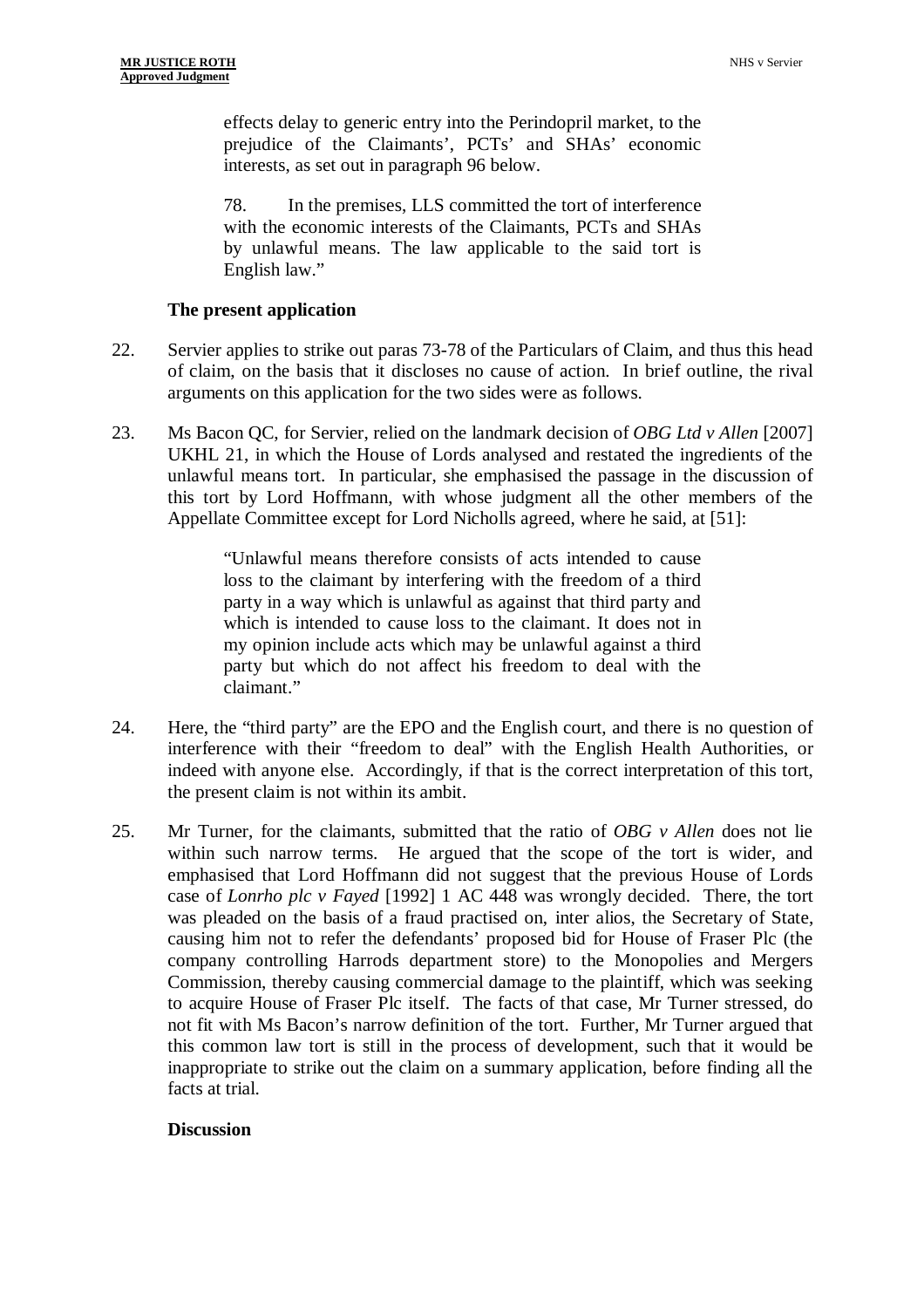- 26. Both sides agreed that *OBG v Allen* now presents an authoritative statement of the law. It is therefore necessary to analyse that case in some detail.
- 27. The opinions in the House of Lords were given on three appeals heard together, concerning a number of the so-called economic torts. The leading judgment was given by Lord Hoffmann, who analysed the origins and development of the various different economic torts, in particular inducing breach of contract, causing loss by unlawful means, and interference with contractual relations. He explained the different origins of the different torts, found that they had become confused over the years, and rejected the 'unified theory' which sought to establish a common basis for the "*Lumley v Gye* tort" of inducing breach of contract (a tort of accessory liability) and the tort of causing loss by unlawful means (a tort of primary liability). He proceeded to discuss the latter under the heading: "*Causing loss by unlawful means: elements of the tort*", in a section of his judgment which merits extensive quotation:

"45. The most important question concerning this tort is what should count as unlawful means. It will be recalled that in *Allen v Flood* [1898] AC 1, 96, Lord Watson described the tort thus—

"when the act induced is within the right of the immediate actor, and is therefore not wrongful in so far as he is concerned, it may yet be to the detriment of a third party; and in that case…the inducer may be held liable if he can be shewn to have procured his object by the use of illegal means directed against that third party."

46. The rationale of the tort was described by Lord Lindley in *Quinn v Leathem* [1901] AC 495, 534-535:

"a person's liberty or right to deal with others is nugatory, unless they are at liberty to deal with him if they choose to do so. Any interference with their liberty to deal with him affects him. If such interference is justifiable in point of law, he has no redress. Again, if such interference is wrongful, the only person who can sue in respect of it is, as a rule, the person immediately affected by it; another who suffers by it has usually no redress; the damage to him is too remote, and it would be obviously practically impossible and highly inconvenient to give legal redress to all who suffer from such wrongs. But if the interference is wrongful and is intended to damage a third person, and he is damaged in fact - in other words, if he is wrongfully and intentionally struck at through others, and is thereby damnified - the whole aspect of the case is changed: the wrong done to others reaches him, his rights are infringed although indirectly, and damage to him is not remote or unforeseen, but is the direct consequence of what has been done."

47. The essence of the tort therefore appears to be (a) a wrongful interference with the actions of a third party in which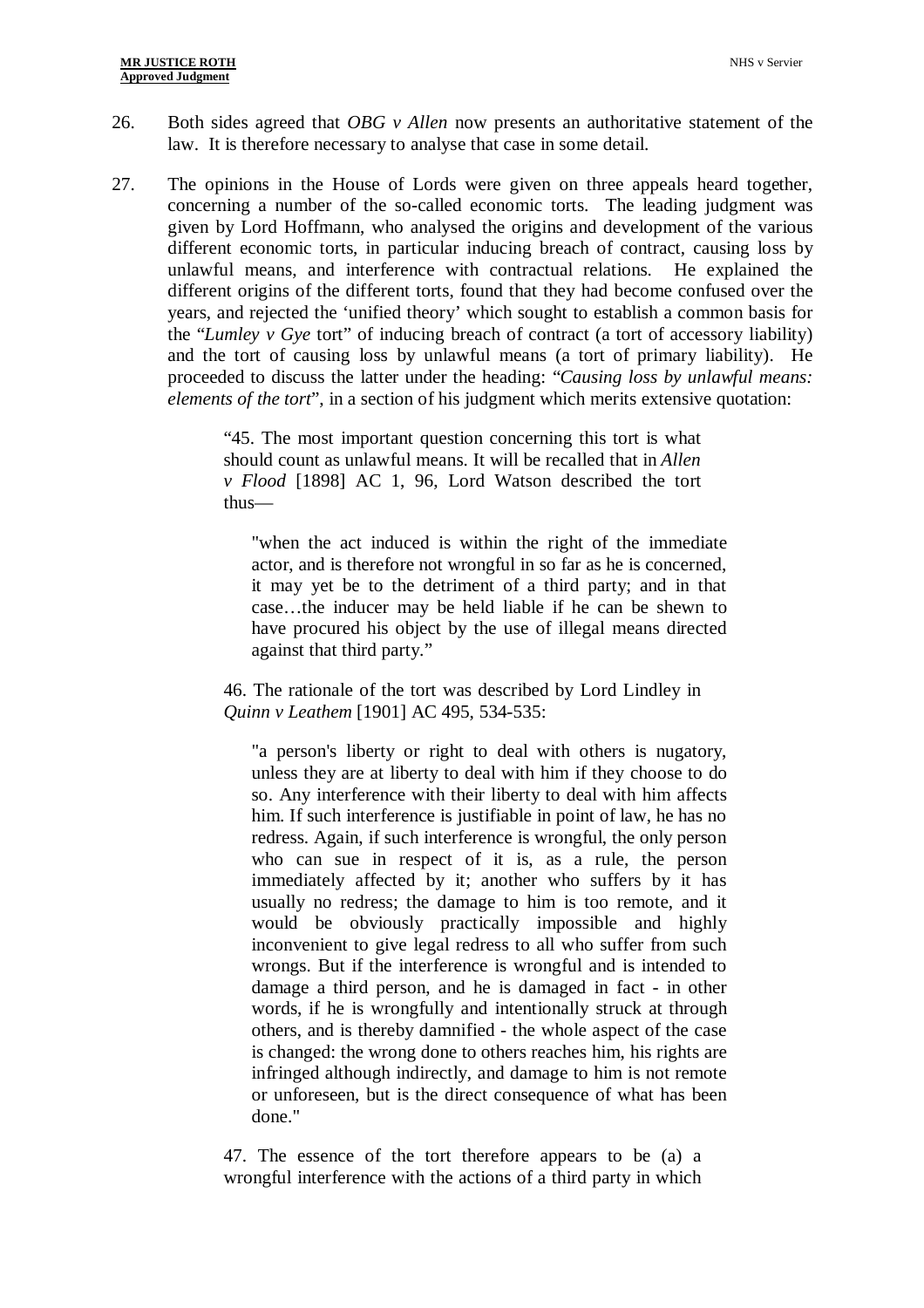the claimant has an economic interest and (b) an intention thereby to cause loss to the claimant.

…

49. In my opinion, and subject to one qualification, acts against a third party count as unlawful means only if they are actionable by that third party. The qualification is that they will also be unlawful means if the only reason why they are not actionable is because the third party has suffered no loss. In the case of intimidation, for example, the threat will usually give rise to no cause of action by the third party because he will have suffered no loss. If he submits to the threat, then, as the defendant intended, the claimant will have suffered loss instead. It is nevertheless unlawful means. But the threat must be to do something which *would* have been actionable if the third party had suffered loss. Likewise, in *National Phonograph Co Ltd v Edison-Bell Consolidated Phonograph Co Ltd* [1908] 1 Ch 335 the defendant intentionally caused loss to the plaintiff by fraudulently inducing a third party to act to the plaintiff's detriment. The fraud was unlawful means because it would have been actionable if the third party had suffered any loss, even though in the event it was the plaintiff who suffered. In this respect, procuring the actions of a third party by fraud (*dolus*) is obviously very similar to procuring them by intimidation (*metus*).

50. *Lonrho plc* v *Fayed* [1990] 2 QB 479 was arguably within the same principle as the *National Phonograph Co* case. The plaintiff said that the defendant had intentionally caused it loss by making fraudulent statements to the directors of the company which owned Harrods, and to the Secretary of State for Trade and Industry, which induced the directors to accept his bid for Harrods and the Secretary of State not to refer the bid to the Monopolies Commission. The defendant was thereby able to gain control of Harrods to the detriment of the plaintiff, who wanted to buy it instead. In the Court of Appeal, Dillon LJ (at p 489) referred to the *National Phonograph* case as authority for rejecting an argument that the means used to cause loss to the plaintiff could not be unlawful because neither the directors nor the Secretary of State had suffered any loss. That seems to me correct. The allegations were of fraudulent representations made to third parties, which would have been actionable by them if they had suffered loss, but which were intended to induce the third parties to act in a way which caused loss to the plaintiff. The Court of Appeal therefore refused to strike out the claim as unarguable and their decision was upheld by the House of Lords: see [1992] 1 AC 448.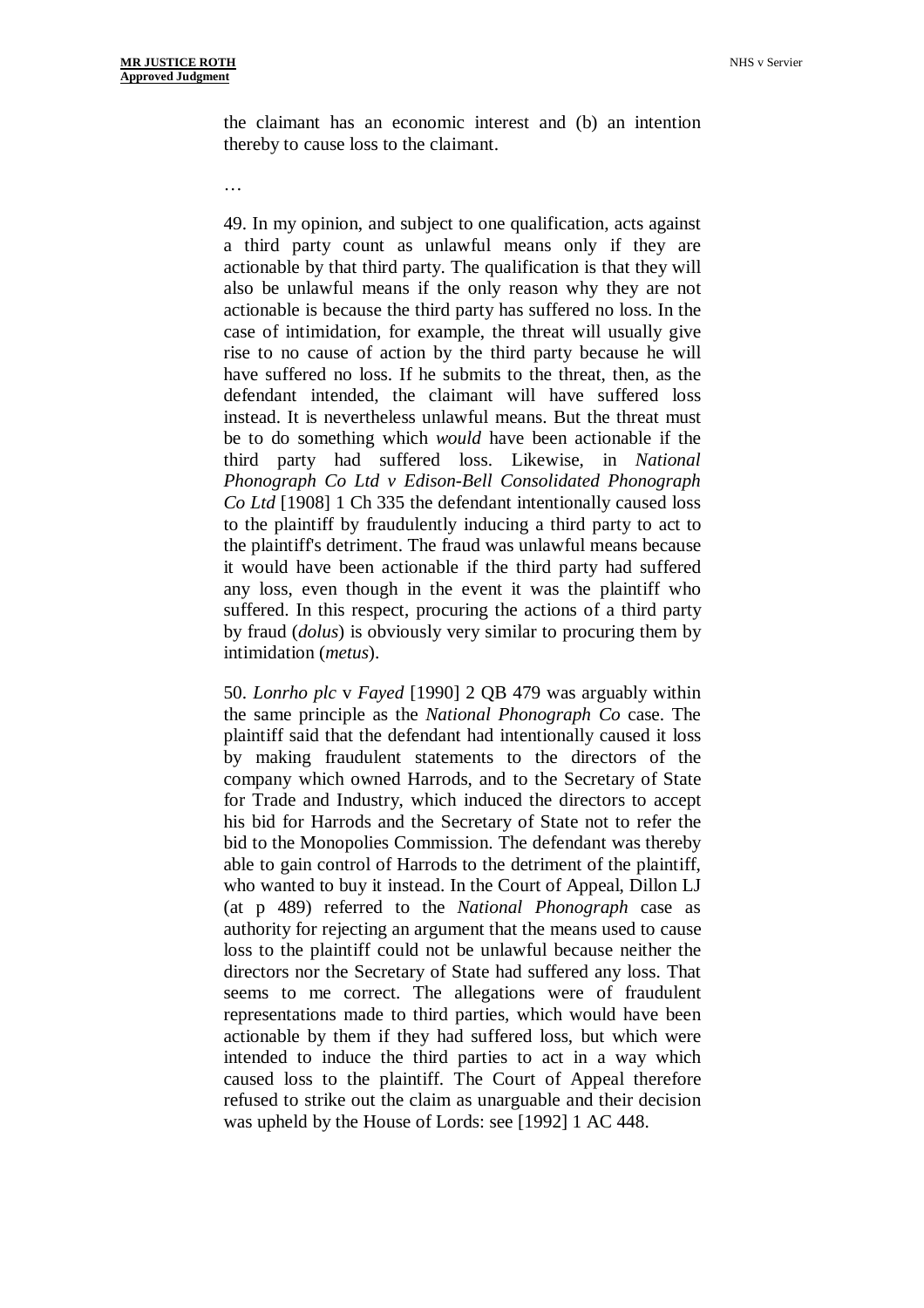51. Unlawful means therefore consists of acts intended to cause loss to the claimant by interfering with the freedom of a third party in a way which is unlawful as against that third party and which is intended to cause loss to the claimant. It does not in my opinion include acts which may be unlawful against a third party but which do not affect his freedom to deal with the claimant."

28. Lord Hoffmann proceeded to discuss a number of late  $20<sup>th</sup>$  century cases where the unlawful means tort had been considered, and then said this:

> "56. Your Lordships were not referred to any authority in which the tort of causing loss by unlawful means has been extended beyond the description given by Lord Watson in *Allen v Flood* [1898] AC 1, 96 and Lord Lindley in *Quinn v Leathem*  [1901] AC 495, 535. Nor do I think it should be. The common law has traditionally been reluctant to become involved in devising rules of fair competition, as is vividly illustrated by *Mogul Steamship Co Ltd v McGregor, Gow & Co* [1892] AC 25. It has largely left such rules to be laid down by Parliament. In my opinion the courts should be similarly cautious in extending a tort which was designed only to enforce basic standards of civilised behaviour in economic competition, between traders or between employers and labour. Otherwise there is a danger that it will provide a cause of action based on acts which are wrongful only in the irrelevant sense that a third party has a right to complain if he chooses to do so. As Jacob J said in *Isaac Oren v Red Box Toy Factory Ltd* [1999] FSR 785, 800:

"the right to sue under intellectual property rights created and governed by statute [is] inherently governed by the statute concerned. Parliament in various intellectual property statutes has, in some cases, created a right to sue and in others not. In the case of the 1988 Act it expressly re-conferred the right on a copyright exclusive licensee, conferred the right on an exclusive licensee under the new form of property called an unregistered design right (see section 234) but did not create an independent right to sue on a registered design exclusive licensee. It is not for the courts to invent that which Parliament did not create.""

29. Lord Hoffmann went on to reject the argument that the concept of "intention" in the tort should be given a narrow meaning. He said, at [62]:

> "One intends to cause loss even though it is the means by which one achieved the end of enriching oneself. On the other hand, one is not liable for loss which is neither a desired end nor a means of attaining it but merely a foreseeable consequence of one's actions."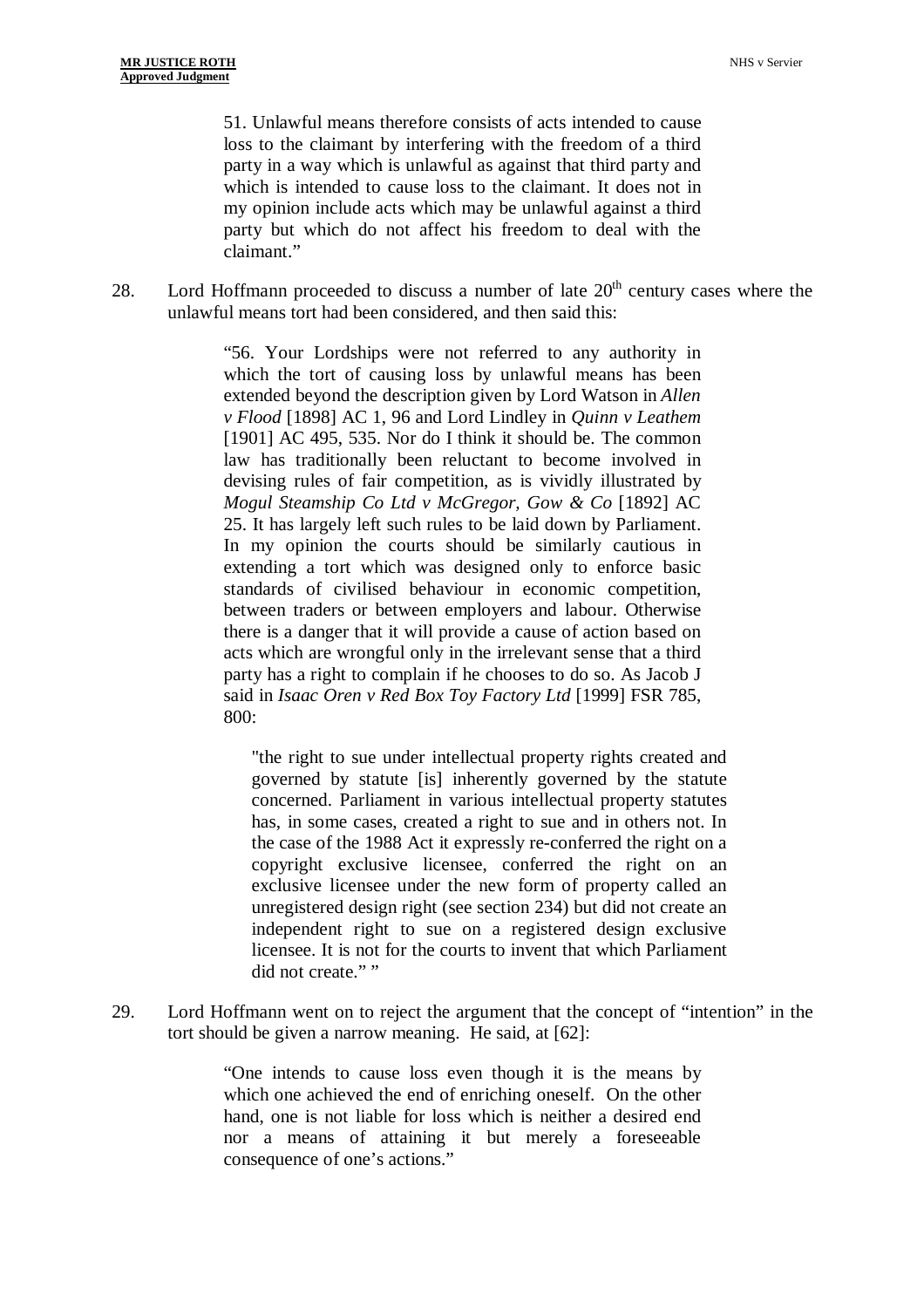30. Lord Nicholls took a different view of the scope of the unlawful means ingredient of the tort, in particular as regards actionability. He considered that the law seeks to provide a remedy for intentional economic harm caused by unacceptable means, and for that purpose all unlawful means were unacceptable. He rejected the narrower interpretation whereby the role of the tort was to provide a remedy where intentional harm was inflicted indirectly by committing an actionable wrong against a third party: see at [153]-[155]. In Lord Nicholls' view, the means of keeping the tort within bounds was by careful attention to the causative mechanism. As he explained at [159]:

> "the function of the tort is to provide a remedy where the claimant is harmed through the *instrumentality* of a third party."

That provides the basis for dismissing the hypothetical claim by its commercial rival against a pizza delivery company which gained an unfair advantage by offering a speedier service because its motorcyclists frequently exceeded the speed limit and ignored traffic lights:

"The couriers' criminal conduct is not an offence committed against the rival company in any realistic sense of that expression."

31. Lord Walker agreed with Lord Hoffmann on the unlawful means tort (but reached a different view on the distinct claim for breach of confidence). He noted, at [266], that the important difference between Lords Hoffmann and Nicholls concerned "identification of the control mechanism needed to stop the notion of unlawful means getting out of hand", citing the example of the pizza delivery business. After summarising the views of Lord Hoffmann and Lord Nicholls, Lord Walker continued:

> "269. Faced with these alternative views I am naturally hesitant. I would respectfully suggest that neither is likely to be the last word on this difficult and important area of the law. The test of instrumentality does not fit happily with cases like *RCA Corpn v Pollard*, since there is no doubt that the bootlegger's acts were the direct cause of the plaintiff's economic loss. The control mechanism must be found, it seems to me, in the nature of the disruption caused, as between the third party and the claimant, by the defendant's wrong (and not in the closeness of the causal connection between the defendant's wrong and the claimant's loss).

> 270. I do not, for my part, see Lord Hoffmann's proposed test as a narrow or rigid one. On the contrary, that test (set out in para 51 of his opinion) of whether the defendant's wrong interferes with the freedom of a third party to deal with the claimant, if taken out of context, might be regarded as so flexible as to be of limited utility. But in practice it does not lack context. The authorities demonstrate its application in relation to a wide variety of economic relationships. I would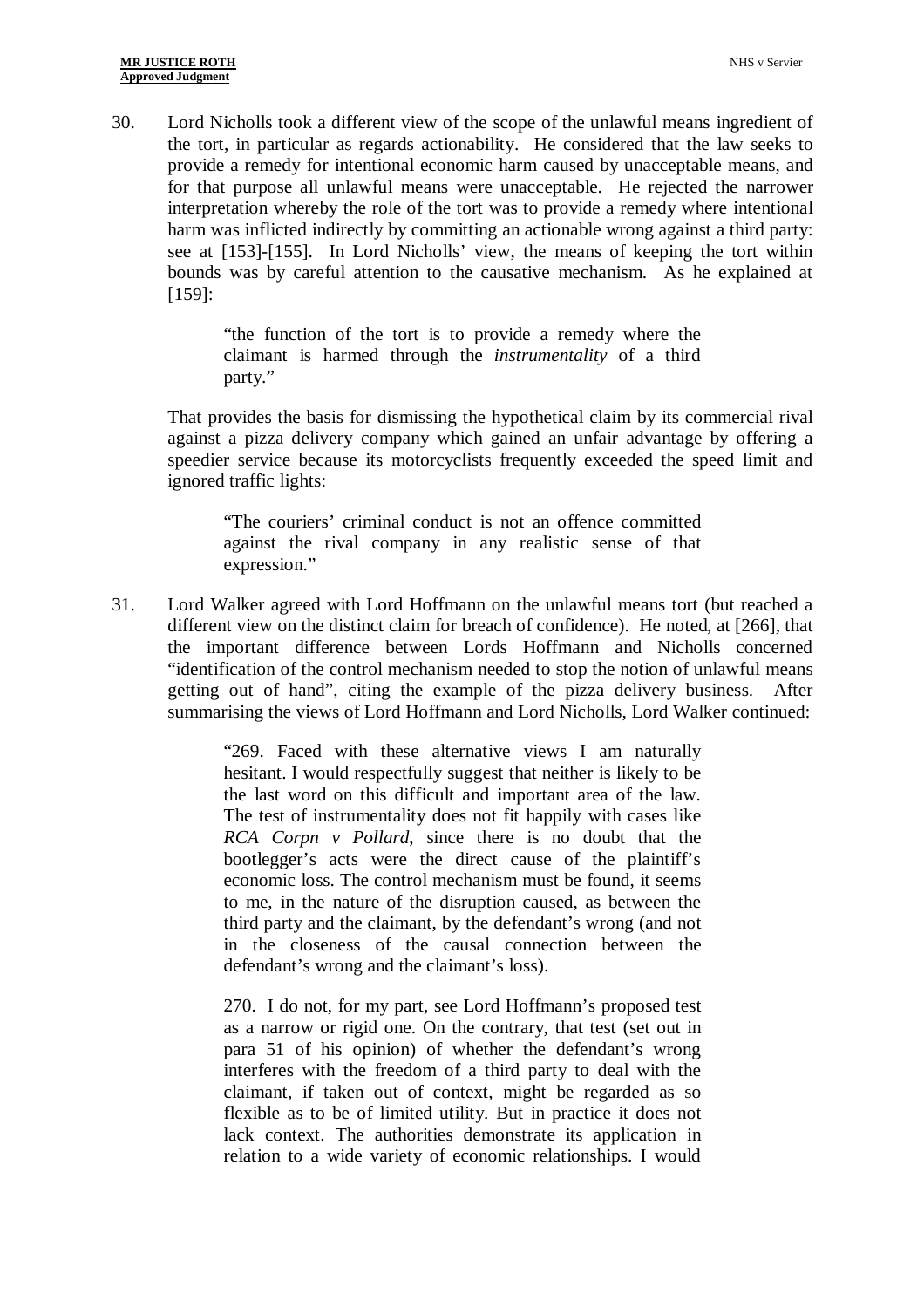favour a fairly cautious incremental approach to its extension to any category not found in the existing authorities."

32. Baroness Hale and Lord Brown agreed with Lord Hoffmann, but they nonetheless delivered concurring opinions. Baroness Hale noted the differences between the rules governing the *Lumley v Gye* tort (inducing breach of contract) and the unlawful means tort, and continued, at [306]:

> "Nevertheless, the common thread is striking through a third party who might otherwise be doing business with your target, whether by buying his goods, hiring his barges or working for him or whatever. The refinement proposed by my noble and learned friend, Lord Hoffmann, is entirely consistent with the underlying principles to be deduced from the decided cases. It is also consistent with legal policy to limit rather than to encourage the expansion of liability in this area. In the modern age, Parliament has shown itself more than ready to legislate to draw the line between fair and unfair trade competition or between fair and unfair trade union activity. This can involve major economic and social questions which are often politically sensitive and require more complicated answers than the courts can devise. Such things are better left to Parliament. The common law need do no more than draw the lines that it might be expected to draw: procuring an actionable wrong between the third party and the target or committing an actionable (in the sense explained by Lord Hoffmann at para 49 above) wrong against the third party inhibiting his freedom to trade with the target."

33. And Lord Brown, at [320], summarised the basis of liability under the unlawful means tort as arising:

> "… where the defendant, generally to advance his own purposes, intentionally injures the claimant's economic interests by unlawfully interfering with a third party's freedom to deal with him… the defendant's conduct must be such as would be actionable at the suit of the third party had he suffered loss. To define and circumscribe the tort in this way seems to be not only faithful to its origins as described by Lord Lindley in *Quinn v Leatham* [1901] AC 495, 535, and consistent with the great bulk of authority which considered the tort over the ensuing century, but also to confine it to manageable and readily comprehensible limits."

34. The thorough analysis of the tort in *OBG v Allen* makes clear that it comprises three elements: (a) the use of unlawful means towards a third party; (b) which is actionable by that third party, or would be if he suffered loss; and (c) an intention to injure the claimant. On the present application, Servier directed its challenge to element (a) in the claim. As to that, I agree with Ms Bacon that the ratio of Lord Hoffmann's determination of the elements of the tort is in para [51]: see at para 27 above. Of course, that paragraph of his opinion has to be read in context. But the whole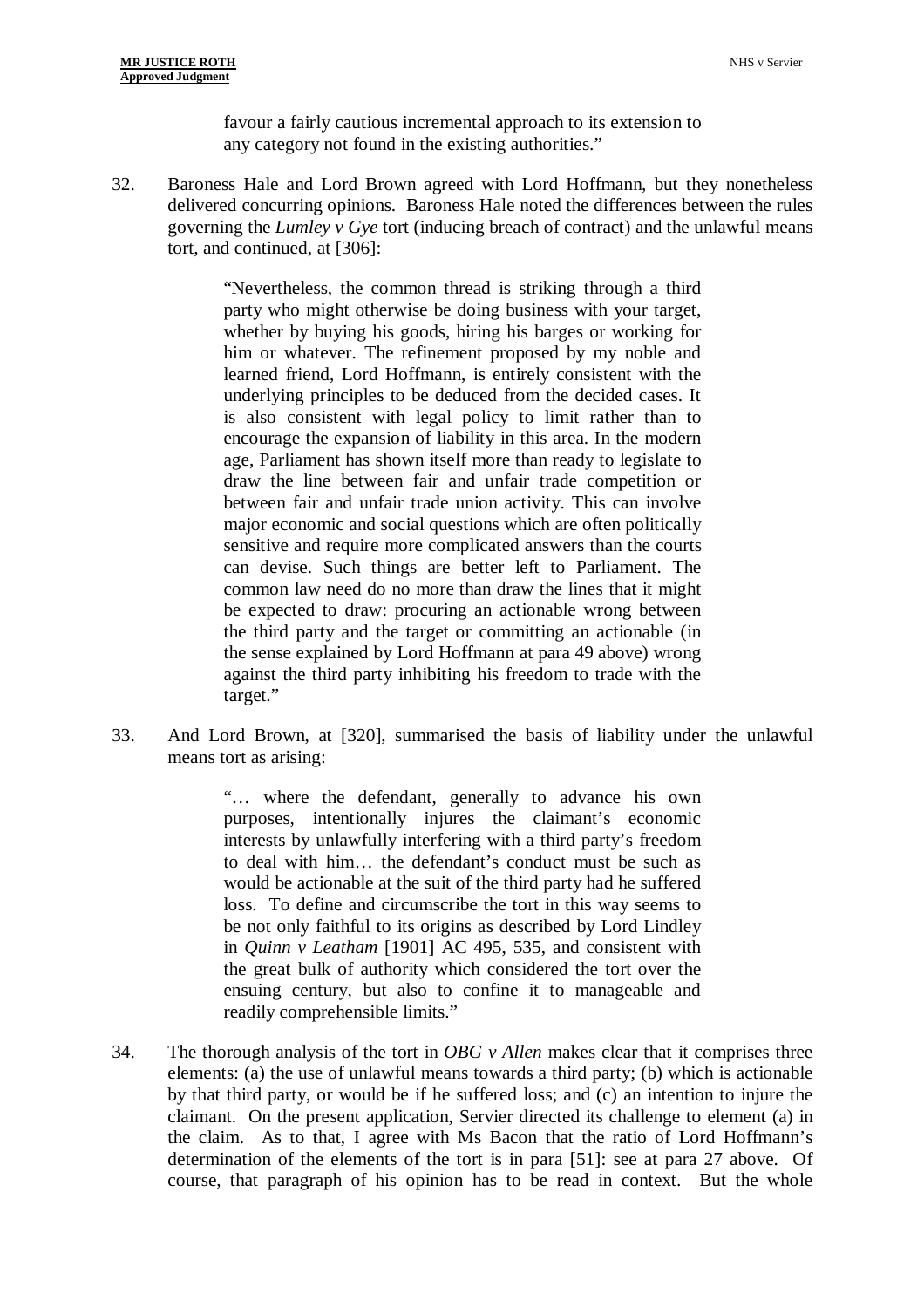approach of Lord Hoffmann and the express opinions of Lord Walker, Baroness Hale and Lord Brown emphasised the need to confine the tort within careful limits, and support the view that the unlawful means must affect the third party's freedom to deal with the claimant.

35. This was indeed the basis on which the actual appeal in *OBG v Allen* involving the unlawful means tort was decided. It arose in the case of *Douglas and ors v Hello! Ltd (No 3)*. That was a claim against the publishers of the popular magazine "Hello!" for publishing photographs of the celebrity wedding of Michael Douglas and Catherine Zeta-Jones ("the Douglases"), who had contracted to give the exclusive right to publish photographs to a rival magazine, "OK!". The defendant knew that the photographs had been surreptitiously taken by an unauthorised photographer, and the claimant contended that this was unlawful interference with its business or contractual relations with the Douglases. Lord Hoffmann upheld the claimant's distinct claim for breach of confidence, but explained why, on the basis of his earlier analysis, the claim for the unlawful means tort should be dismissed not on the grounds of lack of intention (as had been held by the Court of Appeal) but because:

> "Neither Mr Thorpe [the unauthorised photographer] nor "Hello!" did anything to interfere with the liberty of the Douglases to deal with "OK!" or perform their obligations under the contract. All they did was to make "OK!'s" contractual rights less profitable than they would otherwise have been." (at  $[129]$ ).

36. This view of the scope of the unlawful means tort is reinforced by the judgment of the Court of Appeal in *Emerald Supplies Ltd v British Airways plc* [2015] EWCA Civ 1024, where the Court noted the limitations imposed by the majority of the House of Lords in *OBG v Allen*. The judgment states, at [128]:

> "First, Lord Hoffmann emphasised that in order to constitute relevant unlawful means, the unlawful acts must affect the freedom of the third party to deal with the claimant. This reflects the rationale as explained by Lord Lindley in *Quinn v Leatham* [1901] AC 495. If the freedom remains, the tort is not committed even though the defendant acts unlawfully and thereby makes a profit at the expense of the claimant who thereby suffers damage."

- 37. I appreciate that this was perhaps *obiter*, since the actual grounds for striking out the unlawful means claim in *Emerald* was for failure to satisfy the element of intention. But these observations express the Court of Appeal's understanding of Lord Hoffmann's opinion, and I respectfully agree with them.
- 38. As I mentioned above, Mr Turner sought to rely heavily on the earlier case of *Lonrho v Fayed*, and the reference to that decision by Lord Hoffmann in *OBG v Allen*. *Lonrho v Fayed* was a strike out application and it was of course made before the clarification of the economic torts provided by *OBG v Allen.* The grounds there advanced for striking out were that the actions of the Fayeds could not be regarded as specifically directed at the claimant (so that the requisite intention to injure was not made out), and that because the Secretary of State suffered no actionable damage, the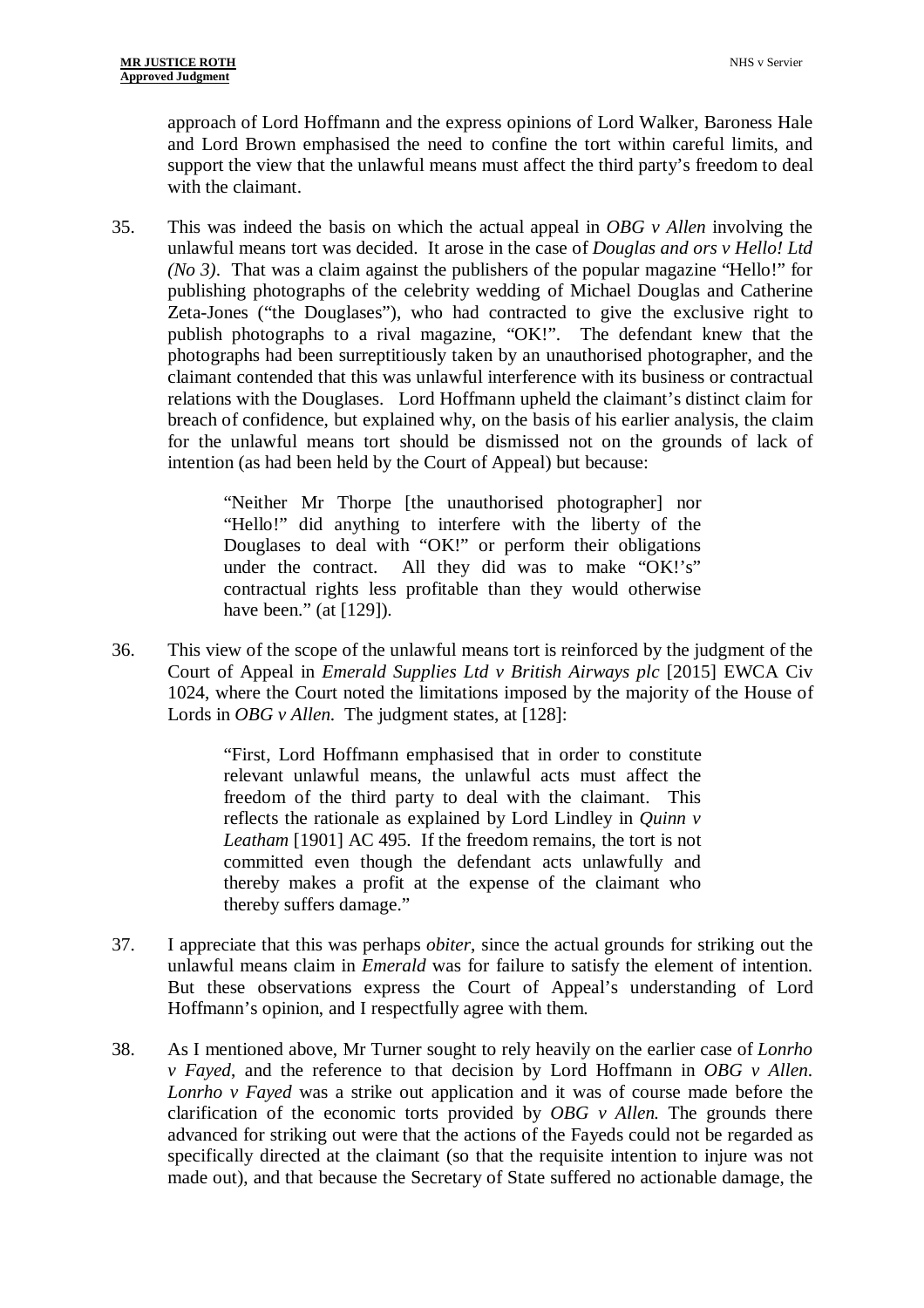deceit allegedly practised towards him was not a complete tort (and so could not be the foundation for the unlawful means claim). In the Court of Appeal, Dillon LJ (with whose judgment Ralph Gibson and Woolf LJJ agreed) said that he did not see why it should be necessary for there to be a complete tort as between the defendant and the third party to the extent that the third party had himself suffered damage: [1990] 2 QB 479 at 489B; see also Ralph Gibson LJ at 492C-D. When the case reached the House of Lords on further appeal, the main issue addressed in the leading judgment delivered by Lord Bridge (with whom all the other members of the Appellate Committee agreed) was the requisite intention for the separate claim in the tort of conspiracy. On that, the Court of Appeal had felt itself bound by an earlier judgment,<sup>1</sup> which the House proceeded to overrule. There was little separate consideration of the distinct unlawful means tort, save for Lord Bridge's observation (at 469B) that the two causes of action should stand or fall together, and his approval of the reasons of the Court of Appeal.

- 39. In *OBG v Allen,* Lord Hoffmann's reference to *Lonrho v Fayed* was accordingly to the Court of Appeal decision, and in particular to the passage in the judgment of Dillon LJ referred to above where he rejected the argument that it was necessary for the unlawful means to amount to a complete tort. That was the approach which Lord Hoffmann expressly approved, consistently with the qualification he had set out in his own reasoning at [49]. Beyond that, Lord Hoffmann simply said that the Court of Appeal's decision was "arguably" within the same principle as the *National Phonograph* case decided on a similar basis. That discussion therefore concerned the element of actionability.
- 40. Accordingly, I do not regard those limited references as casting any doubt on what I regard as the relevant holding of *OBG v Allen.* I recognise that the circumstances of *Lonrho v Fayed* would support the claimants' case here, since the actions of the Fayeds obviously did not interfere with the Secretary of State's freedom to deal with Lonrho, or indeed with anyone else. But the fact that this did not lead the Court of Appeal in that case to a different conclusion is readily explicable in terms of the state of the unlawful means tort at that time. All three judges stressed that the tort was of uncertain ambit and that its limits had still to be defined, such that any decision should be made only after the facts had been found at trial. And in the House of Lords, Lord Templeman, with whose opinion all the other Law Lords agreed, observed (at 471):

"I apprehend that the ambit and ingredients of [the] torts of conspiracy and unlawful interference may hereafter require further analysis and reconsideration by the courts."

41. That further analysis and reconsideration is precisely what the House provided in *OBG v Allen,* decided after 12 days of argument. At the outset of his judgment and referring to the unlawful means tort, Lord Brown said this, at [320]:

> "This whole area of economic tort has been plagued by uncertainty for far too long. Your Lordships now have the opportunity to give it a coherent shape. This surely is an opportunity to be taken."

 $\overline{a}$ <sup>1</sup> Metall und Rohstoff AG v Donaldson, Lufkin & Jenrette Inc [1990] 1 OB 391.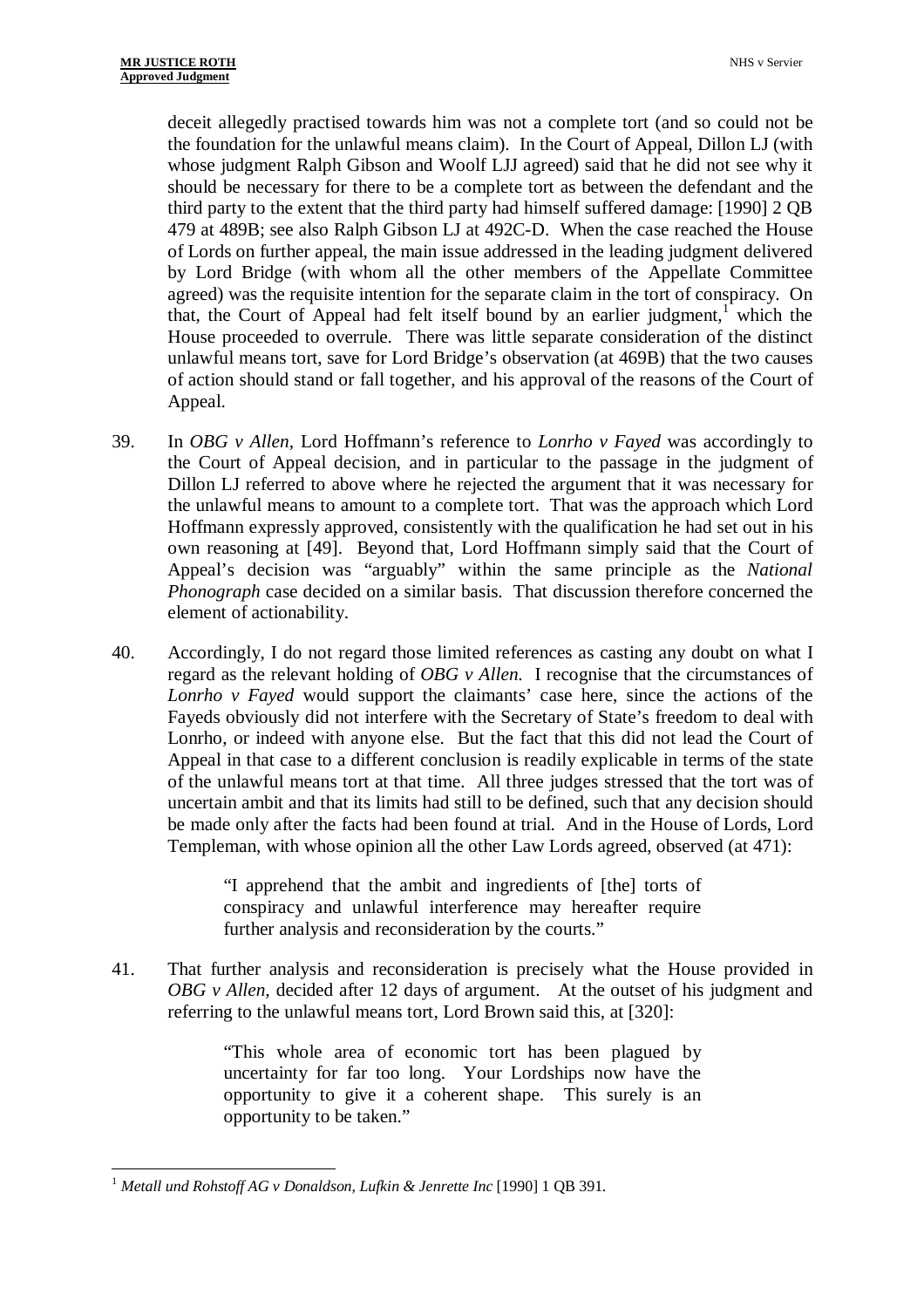42. I accept that there may be some aspects of the tort which may still require refinement, for example the precise boundary of what may constitute *unlawful* means. But as regards the only relevant issue for the present application, namely whether those means must affect the third party's freedom to deal with the claimant, I consider that the issue has been clearly determined by Lord Hoffmann's seminal judgment and the concurrence of Baroness Hale and Lords Walker<sup>2</sup> and Brown. This view is also reflected in an extra-judicial article by Lord Hoffmann, "The Rise and Fall of the Economic Torts", in Degeling, Edelman and Goudkamp (eds), *Torts in Commercial Law* (2011). Discussing *OBG v Allen,* Lord Hoffmann wrote that the decision reflected:

> "at least on the part of the majority, a wish to confine the economic torts as narrowly as possible, on the grounds that they have little rational basis in social or economic policy and that such matters are best left to the legislature."

He proceeded to highlight several aspects of the decision which demonstrated this approach, including the following:

"the tort of causing loss by unlawful means was severely restricted to loss caused by acts which were tortious against third parties and caused loss to the plaintiff by restricting the ability of the third party to deal with him, so pruning the tort back to the original cases of deliberate violence or fraud against customers or suppliers for the purpose of taking away a rival's business."

43. If the claimants here were correct, then given the broad interpretation of the element of intention adopted in *OBG v Allen*, the right to claim against Servier would cover not only all the various UK Health Authorities but also all potential generic competitors who suffered loss through their inability to supply a generic version of perindopril by reason of the 947 Patent; any private medical expenses insurer who paid higher prices for reimbursement of the cost of perindopril; and, subject to any issues of jurisdiction, all foreign health authorities and insurers in each of the various other states in Europe that were designated under the 947 Patent. Mr Turner did not shrink from such implications, and indeed urged that the Court should not shrink from them either. As he put it:

> "… at root we are concerned with a case where the allegations are made out, a drug company has secured by fraud extended patent protection causing loss, both to the ultimate customer and the public purse and also, it is true, to generic suppliers who are barred because of the extended patent."

44. However, this would be the very opposite of confining the tort within a narrow ambit. Moreover, a patent is a creation of statute, and the statutory regime governing patents prescribes rights and remedies in a manner that reflects the legislative assessment of the policy issues involved. If those who suffered economic loss by reason of a patent

 $\overline{a}$ <sup>2</sup> Although Lord Walker indicated that Lord Hoffmann's test, as set out at [51], was if anything too broad and flexible, he certainly did not suggest that it should extend further, beyond economic relationships: see at [270].